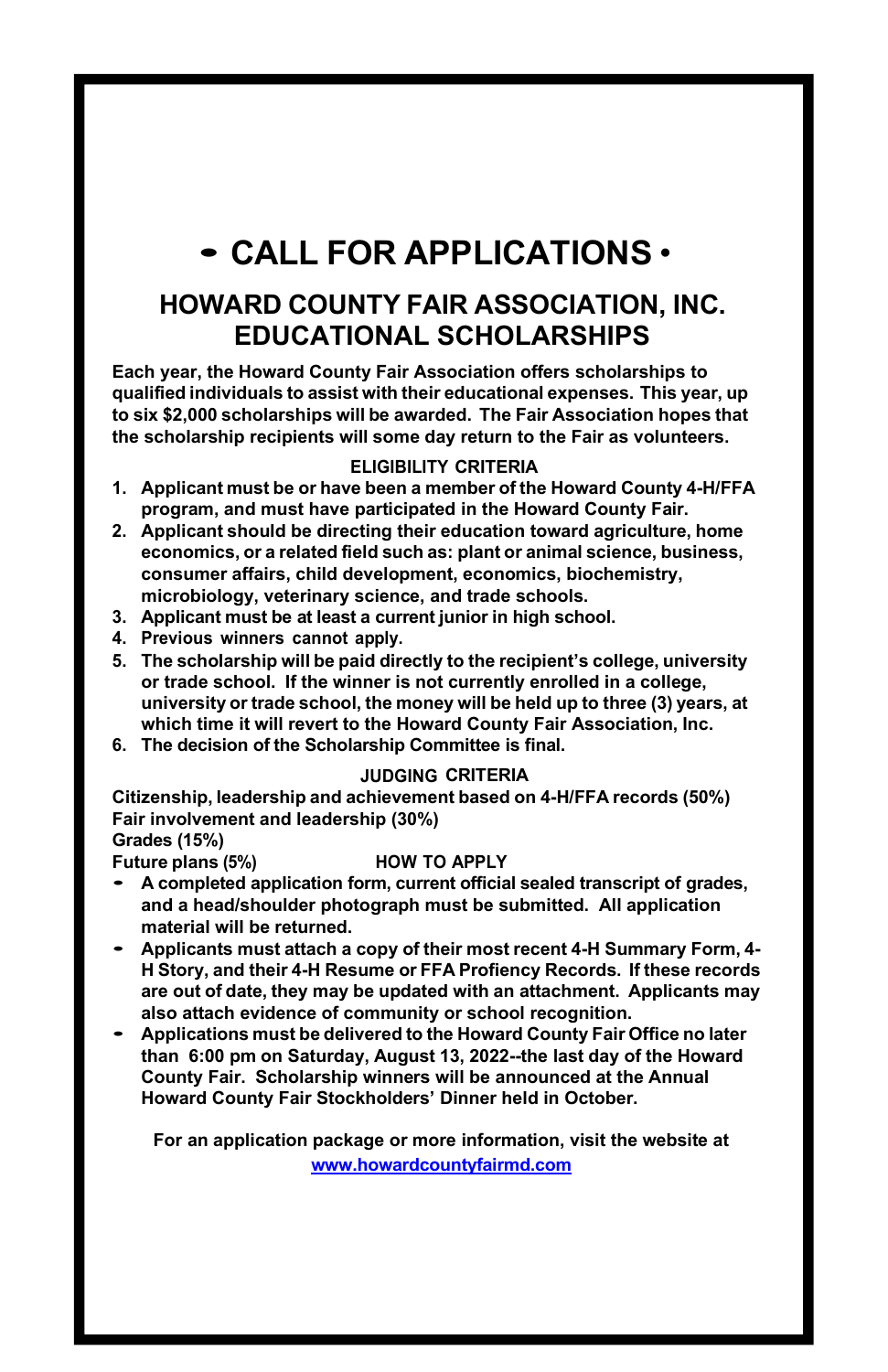# HOWARD COUNTY FAIR ASSOCIATION, INC. EDUCATIONAL SCHOLARSHIP APPLICATION (Can only be won once)

| <b>Full Name:</b> | First | Middle                    | Last |  |
|-------------------|-------|---------------------------|------|--|
|                   |       |                           |      |  |
| <b>Address</b>    |       | Telephone/cell            |      |  |
|                   |       | Age as of January 1, 2022 |      |  |
|                   |       | Date of Birth             |      |  |

| Current Year in School | <b>High School</b> | College | <b>Trade School</b> |
|------------------------|--------------------|---------|---------------------|
|                        |                    |         |                     |

| <b>School Presently Attending</b> | Name of High School Attended |  |
|-----------------------------------|------------------------------|--|
|                                   |                              |  |
| <b>Address</b>                    | <b>Address</b>               |  |
|                                   |                              |  |
|                                   |                              |  |
|                                   | Date of<br>Graduation        |  |

| College, university, or trade schools attended beyond the high school level: |                        |                              |                           |
|------------------------------------------------------------------------------|------------------------|------------------------------|---------------------------|
| Name of Institution                                                          | Dates of<br>Attendance | <b>Credits Earned/ Major</b> | <b>Scholastic Average</b> |
|                                                                              |                        |                              |                           |
|                                                                              |                        |                              |                           |
|                                                                              |                        |                              |                           |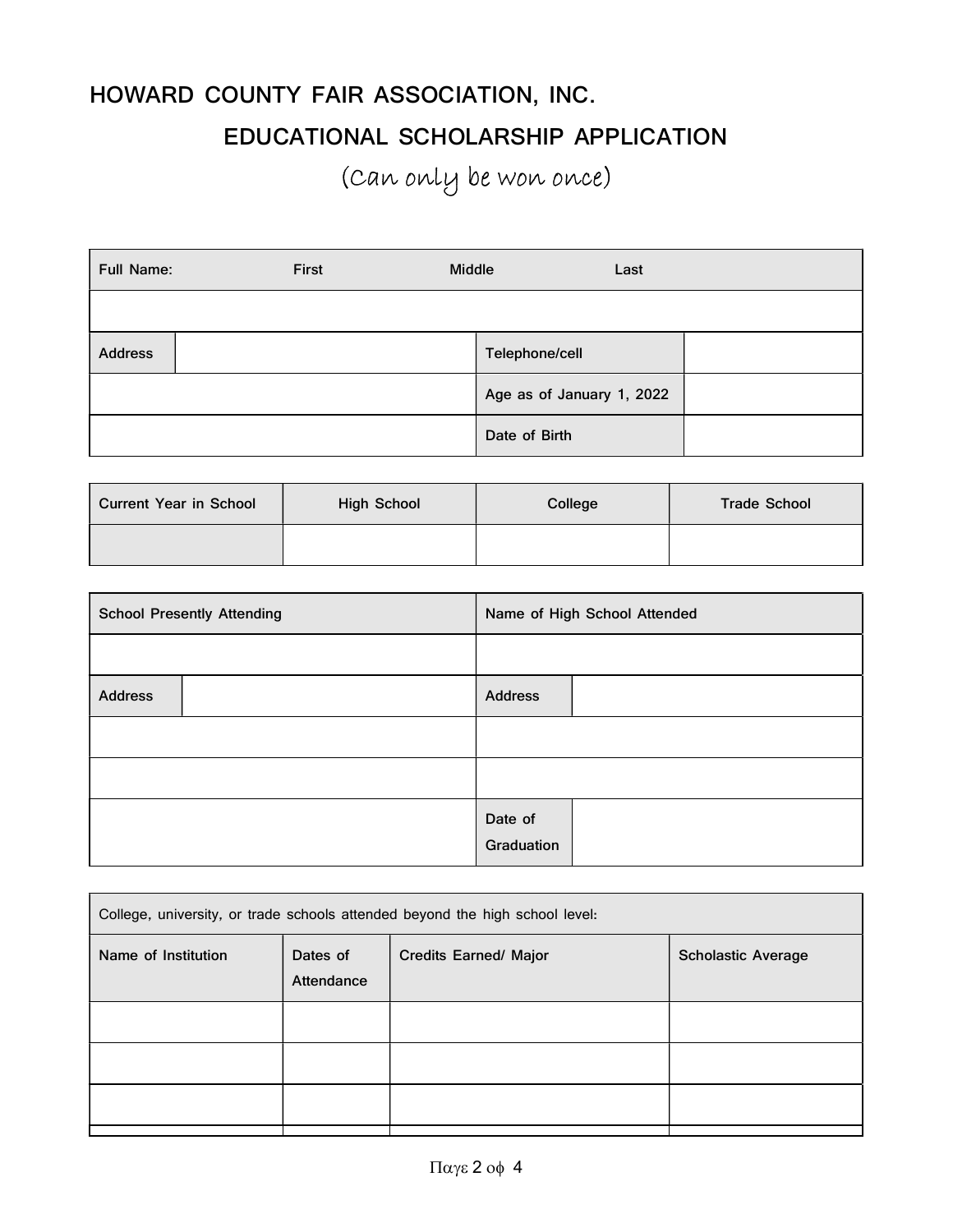| College, university, or trade schools attended beyond the high school level: |  |  |  |  |
|------------------------------------------------------------------------------|--|--|--|--|
|                                                                              |  |  |  |  |

| Father's Name    | Mother's Name  |  |
|------------------|----------------|--|
| <b>Address</b>   | <b>Address</b> |  |
|                  |                |  |
| Name of Guardian | # of Brothers  |  |
| <b>Address</b>   | # of Sisters   |  |
|                  |                |  |

Describe your Fair Involvement, any Fair leadership roles, and how this has influenced you.

| 4-H Club or FFA Chapter in which you were a member                                                                                                    | Number of Years enrolled as a member.                          |  |
|-------------------------------------------------------------------------------------------------------------------------------------------------------|----------------------------------------------------------------|--|
|                                                                                                                                                       |                                                                |  |
| Using illustrations from your 4-H/FFA project records, describe how your 4-H/FFA involvement has developed<br>your citizenship and leadership skills. | How has this influenced your personal development? Attach your |  |
| 4-H Summary Form/Resume or FFA records to this application.                                                                                           |                                                                |  |
|                                                                                                                                                       |                                                                |  |

What are your career plans? What influenced your career choice? How will you reach your goals?

Describe why you are interested in this scholarship and how you plan to use it.

I have personally prepared this application and believe it to be correct.